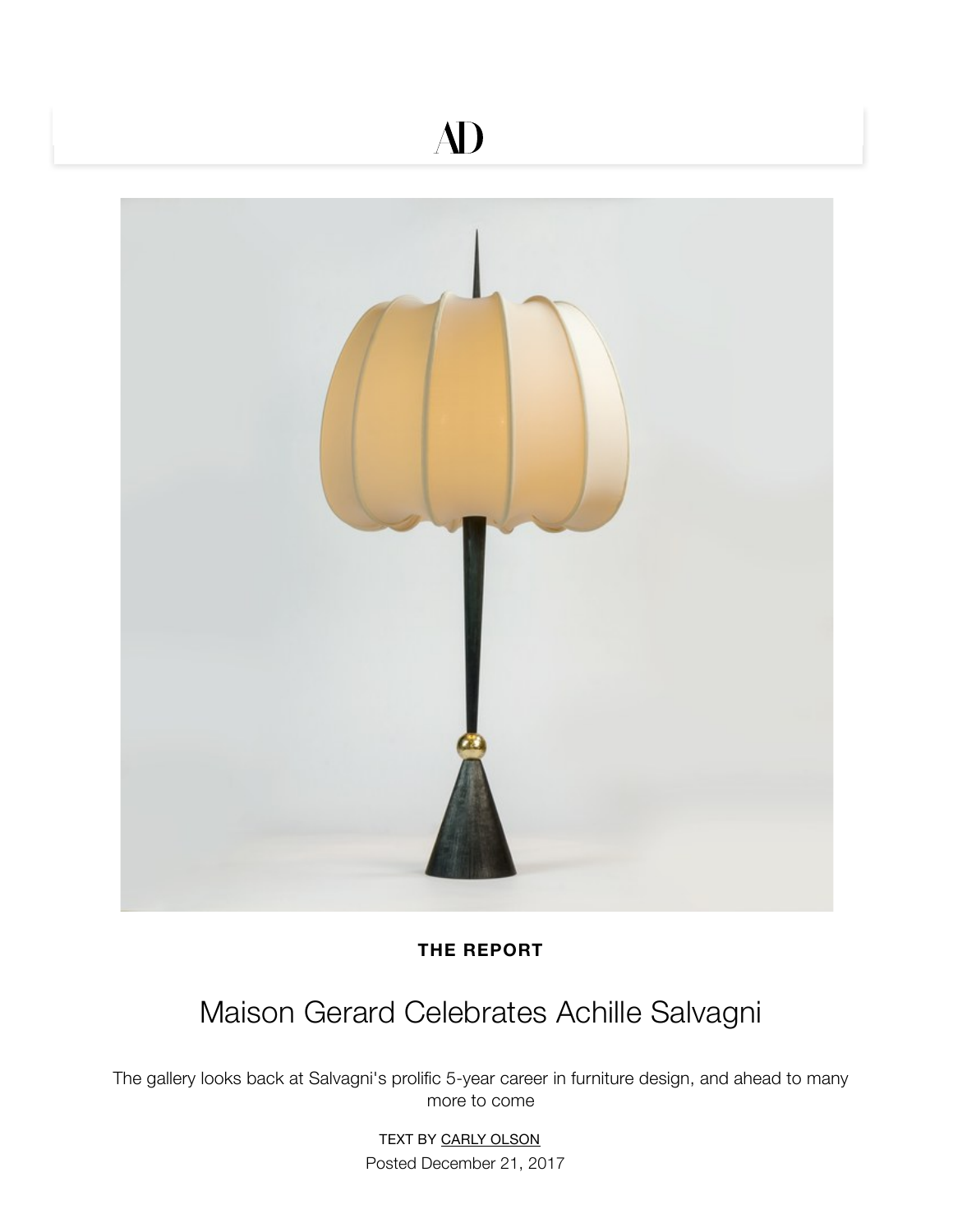["There](https://www.architecturaldigest.com/gallery/maison-gerard-celebrates-achille-salvagni)'[s a real magic o](https://www.architecturaldigest.com/gallery/maison-gerard-celebrates-achille-salvagni)f Achille," says Benoist F. Drut one morning at Maison Gerard gallery in New York City. We've just finished walking through dozens of luxurious, earthen pieces, from bronze-topped cabinets to glowing onyx slabs as sconces, and Drut's face is lit up with excitement. This is high praise from the revered dealer, who's one of New York most noted gallerists specializing in Art Deco and contemporary design. Drut staged this show to celebrate architect and designer Achille Salvagni, the Rome-based maestro who Drut took on as a nascent furniture designer a mere five years ago. In that half-decade, Salvagni has created over 140 pieces of furniture and tabletop while still continuing his work in decorating.

*Achille Salvagni: Five Years of Creation*—open at Maison Gerard through January 31—highlights several new works that have never been shown before as well as a wide variety of pieces that he has created in the past five years. Salvagni's style is recognizable through the materials he uses bronze, onyx, and exotic marble, mostly—though he adds new pieces to the collection in a few installments each year. Drut notes that Salvagni's affinity for fine materials sets his pieces apart from the pack. "He really has a predilection for onyx," Drut explains, "and I remember when we first started working together, I asked, 'Why aren't you using alabaster instead?'" Salvagni's, answer came quickly: "Why use an average material when you can use a better one?" Now that's something worth celebrating.

*Read on to see some of Salvagni's most eye-grabbing lots at Maison Gerard, and learn the story behind each.*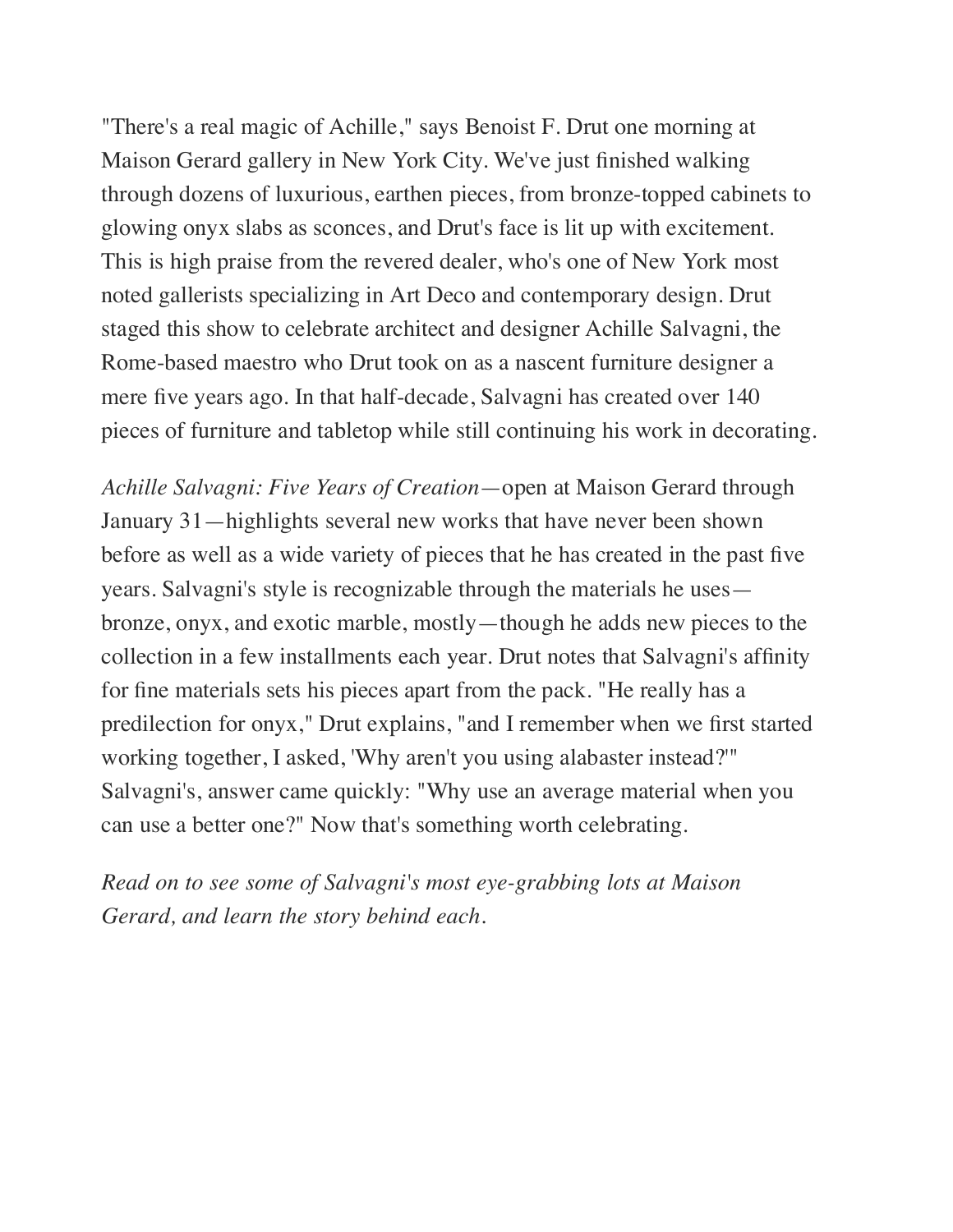

### **Lancea Table Lamp (2017)**

This Japanese silk lampshade was stitched by an 88-year-old artisan, who Salvagni uses for all of his shade work. It takes her 20 full days to stitch each point on a shade, and the result is ravishing.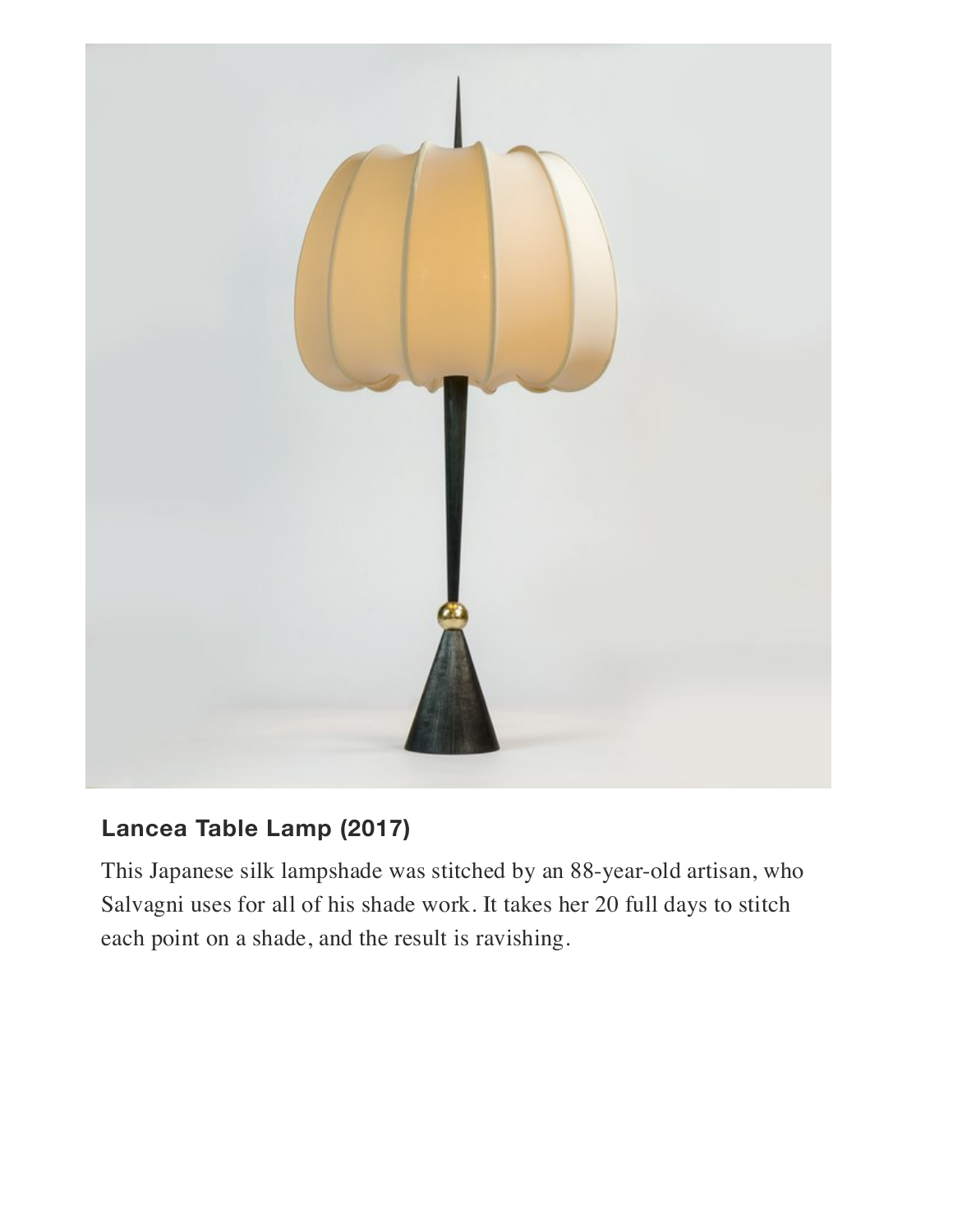

Arian Camilleri

## **Papillia Contemporary Side Chairs (2017)**

A bulbous, cushy seat is lightened up with spindly bronze legs, each adorned with a tiny foot.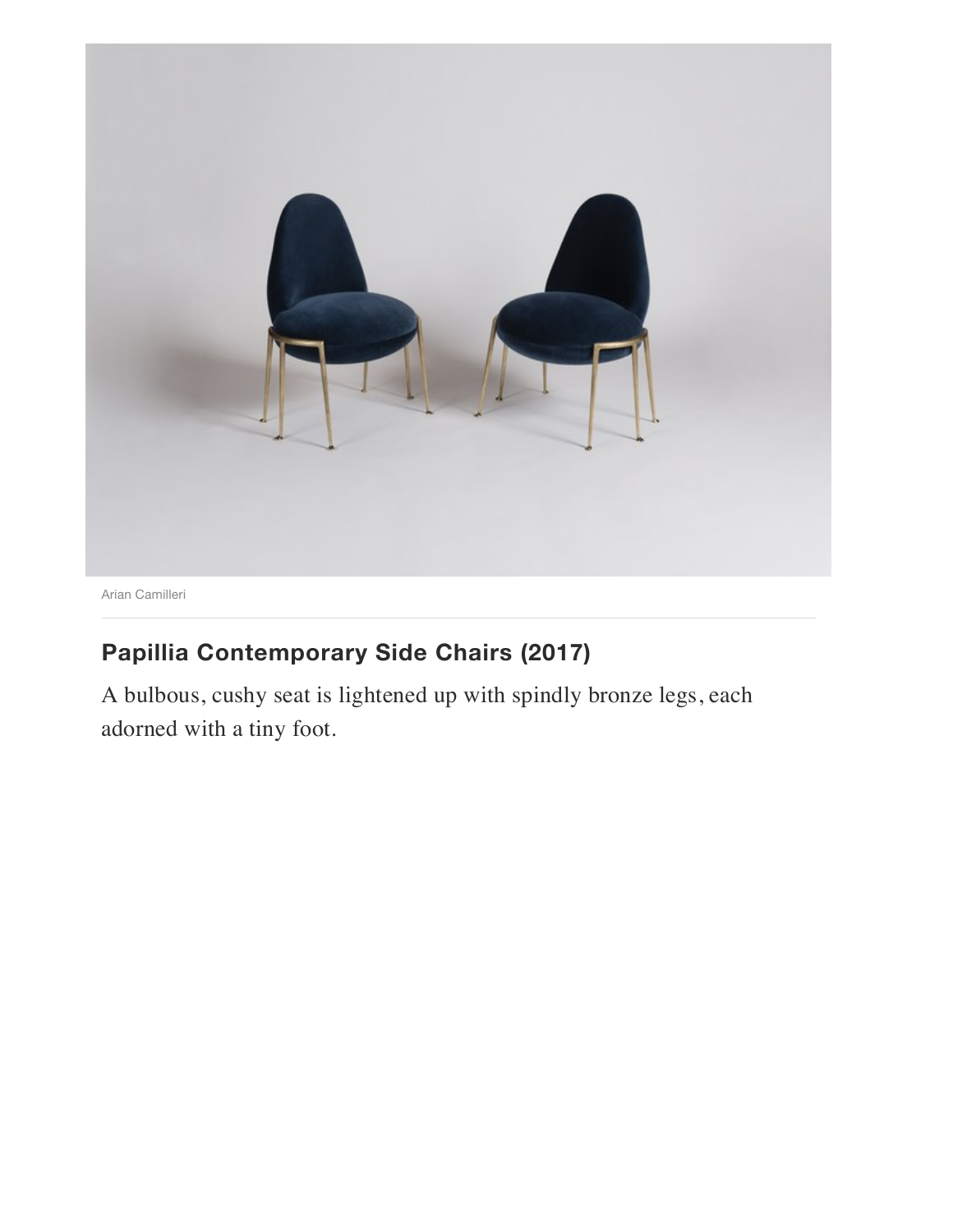

### **Mini Vittoria Shearling, Contemporary Chair (2016)**

Salvagni created a mini version of his popular Vittoria seat after clients requested it. Dressed in a luxurious shearling, I can't help but plop down into this seat upon first sight. As expected, it's like a warm, polar bear hug —if polar bears were friendly.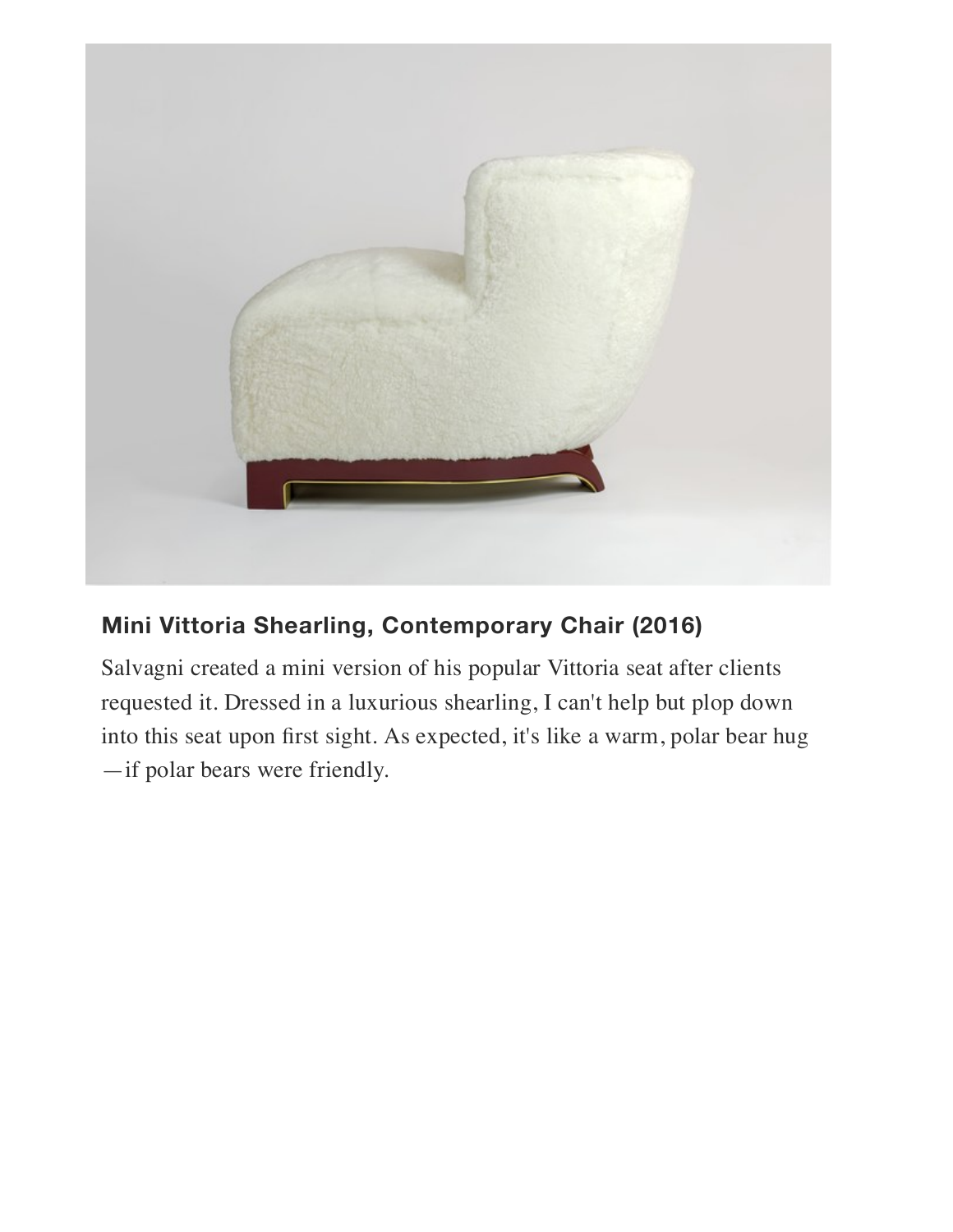

# **Lanterns for ALDUS (2013)**

Salvagni's take on a hurricane lamp is surprisingly practical—candles rest on gilt-bronze platforms with long, feathered handles. With an easy lift, the candles can be extracted spill (and burn) free. And for literature buffs, each lantern is inscribed with an excerpt of the book *Hypnerotomachia* in Latin.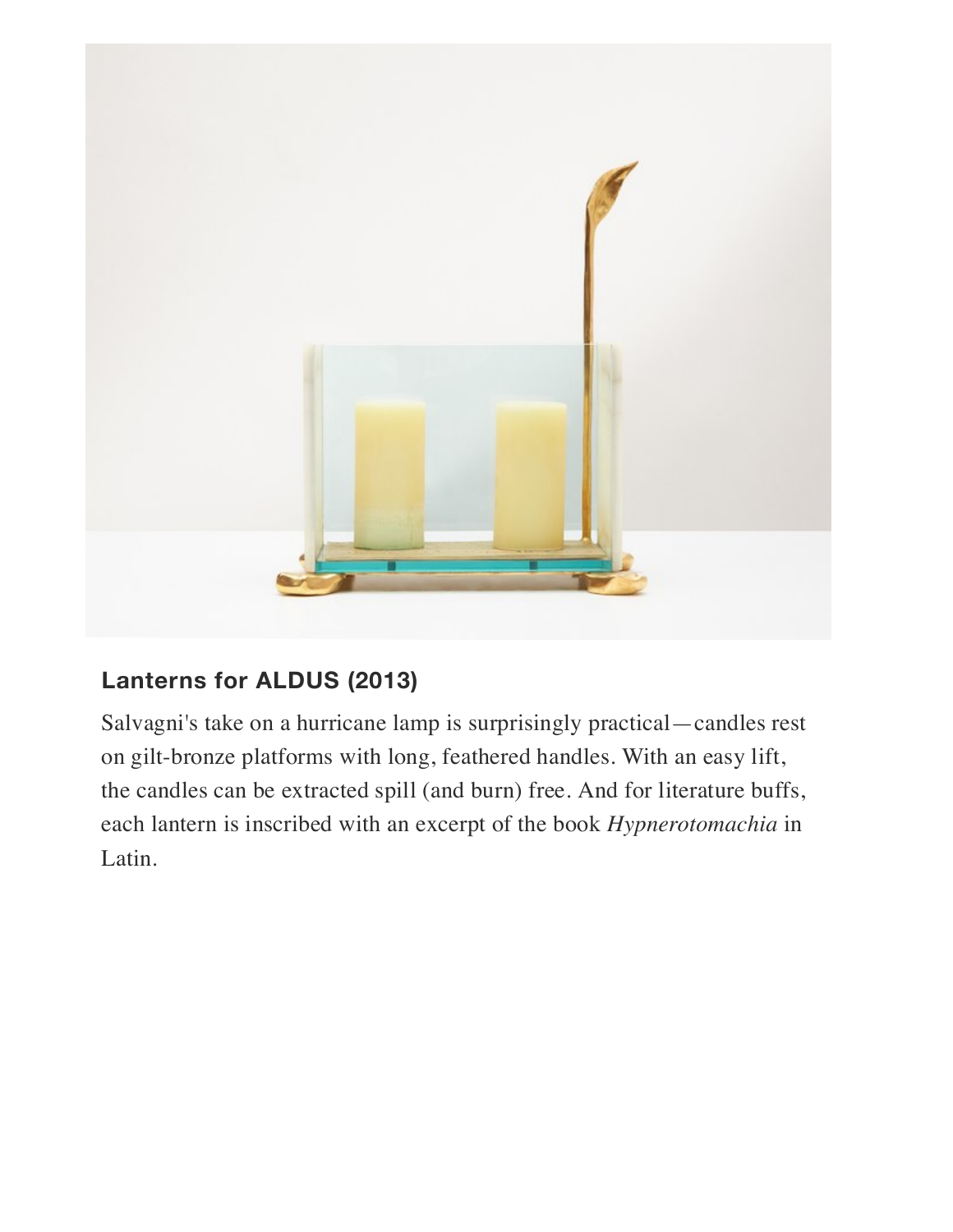

Arian Camilleri

#### **Palatino, Contemporary Two-Door Cabinet (2016)**

Clad in parchment, topped with cast bronze, and finished with lapis lazuli details, this cabinet is Salvagni at his finest. And the lapis lazuli pieces are magnetic, so owners can swap them out with whatever stone tickles their fancy—perfect for the designer in all of us.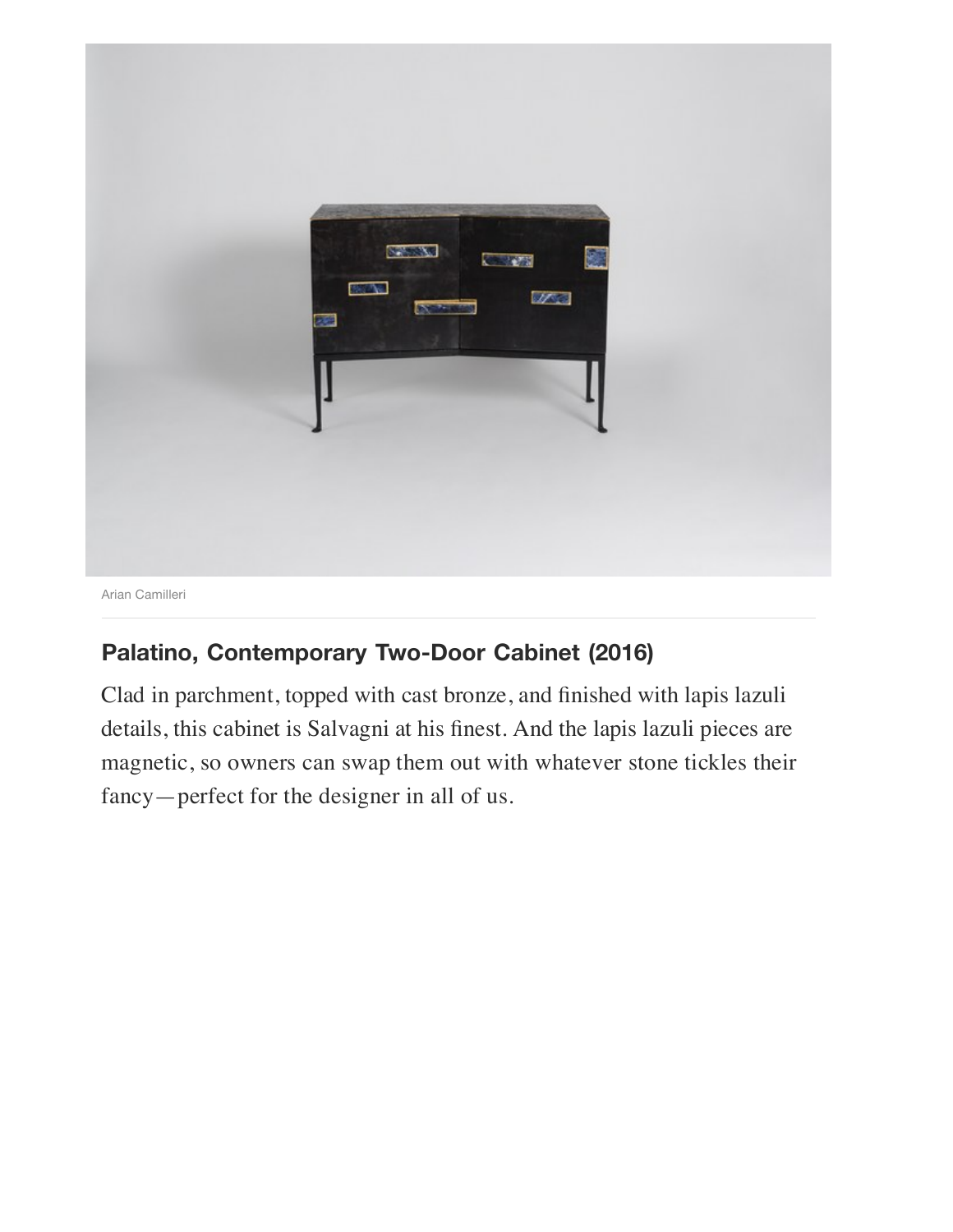

# **Silk Gold, Cabinet (2015)**

Salvagni is known for his expertise in cabinet-making, and it's clear why. Captivating from all angles, this whimsical piece has is gilded to perfection and features a handle inlaid with onyx, because why not?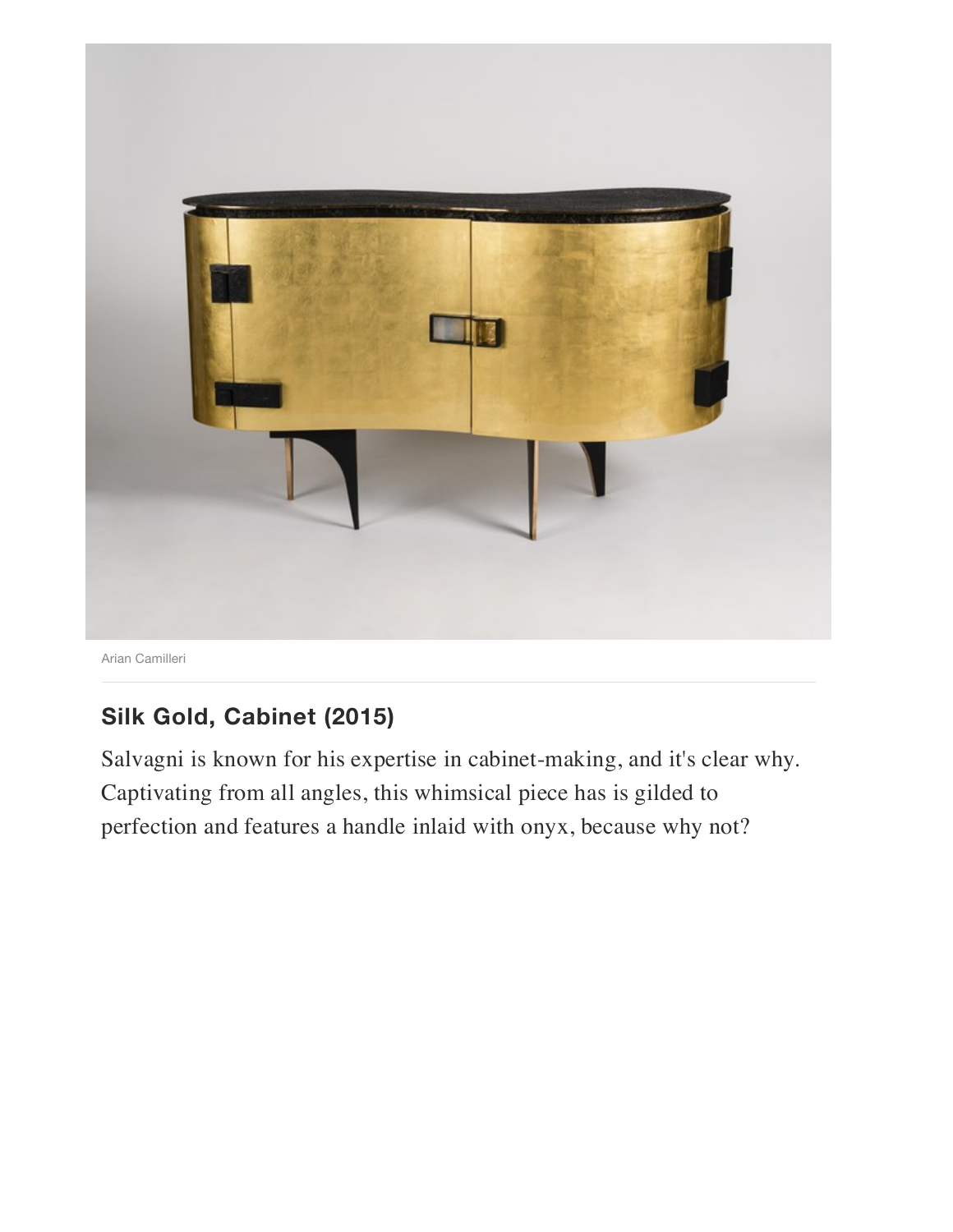

#### **Saturn, Contemporary Concave Sconce (2013)**

A fan-favorite, Salvagni's saturn sconces are illuminated by onyx spheres within their patinated bronze rings. As Drut says with a laugh, "The more expensive, the richer, the better."